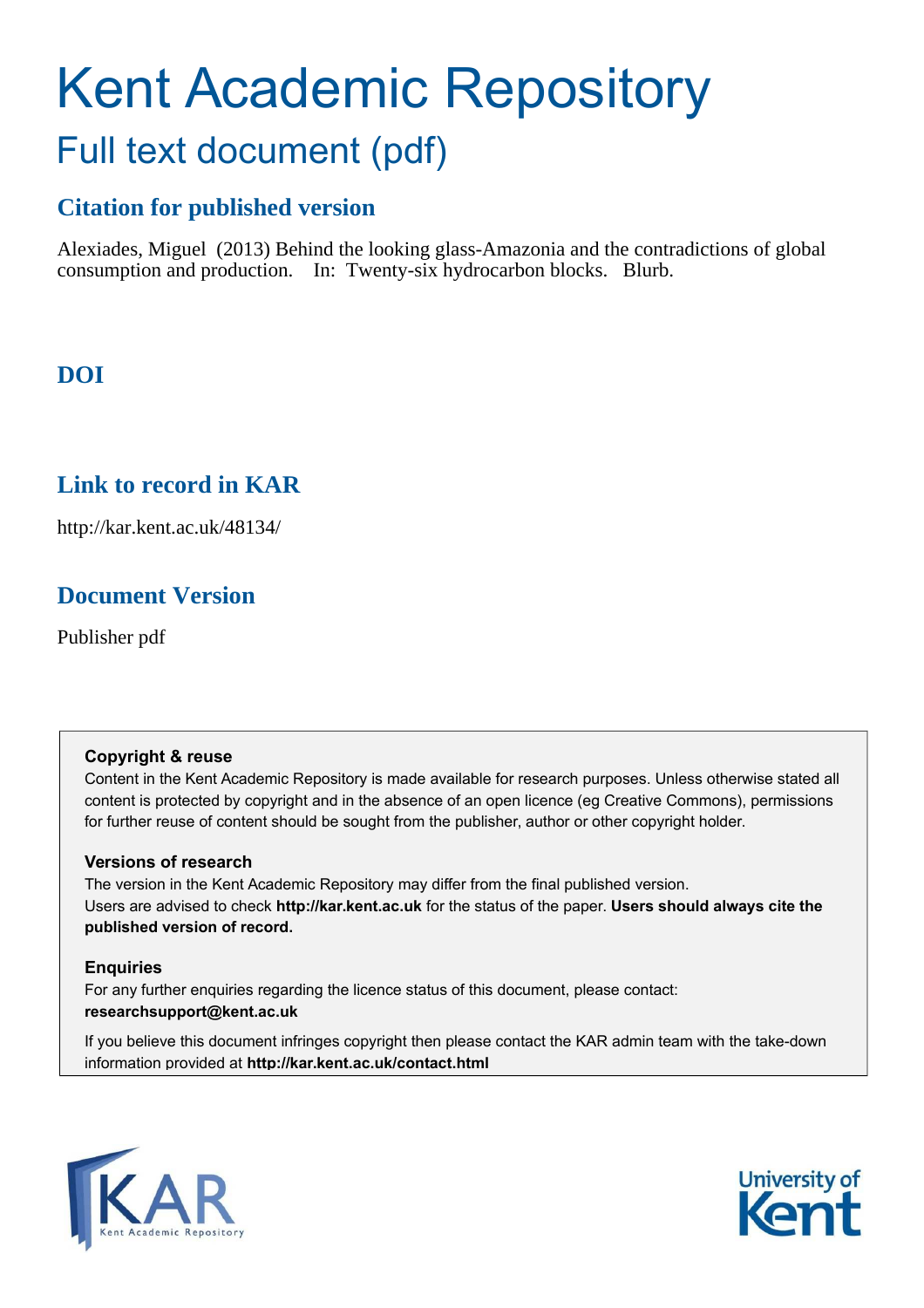# **TWENTYSIX HYDROCARBON BLOCKS**

## **CRAIG RITCHIE**

**2013**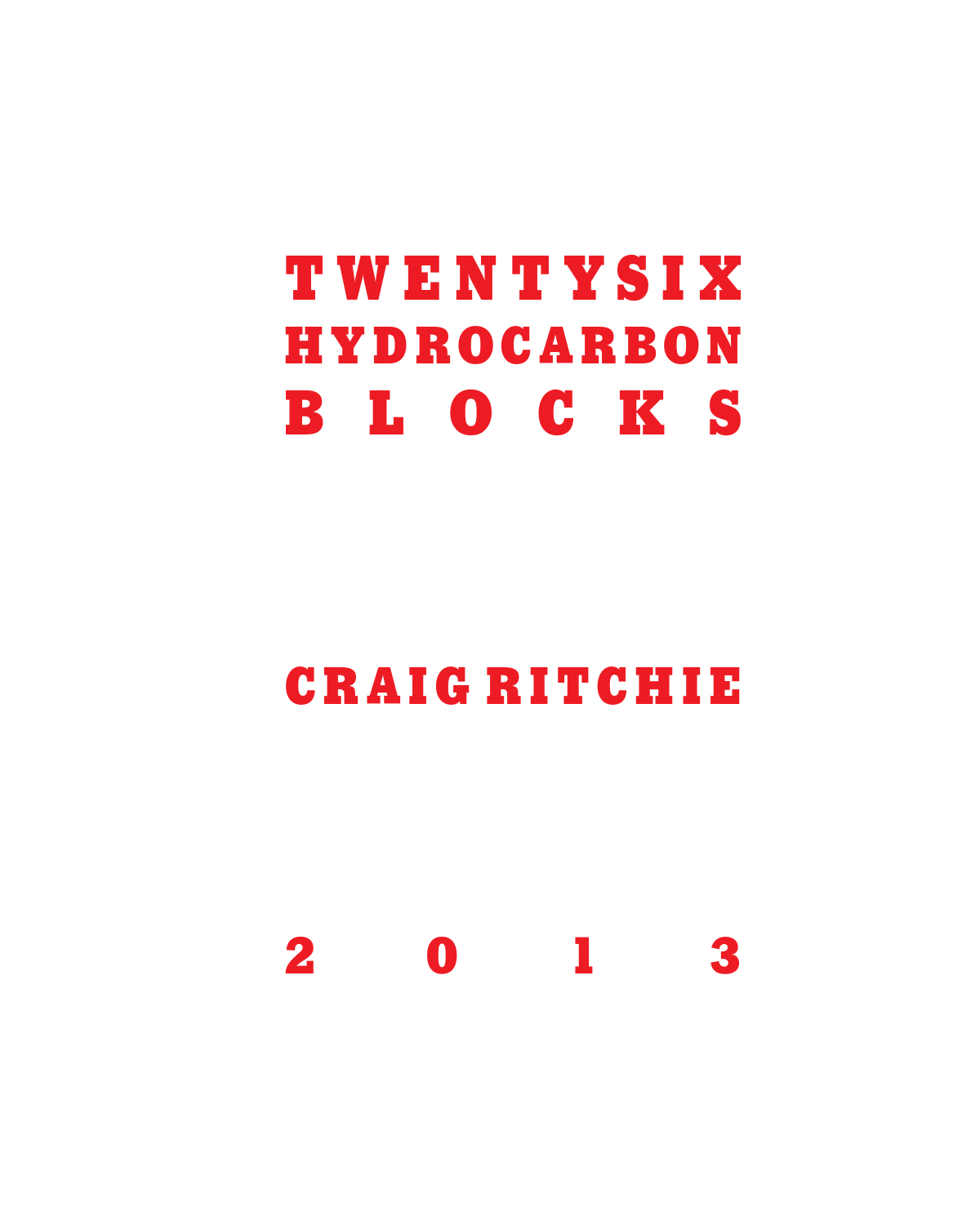### **BEHIND THE LOOKING GLASS: AMAZONIA AND THE CONTRADICTIONS OF GLOBAL CONSUMPTION AND PRODUCTION**<sup>1</sup>

### **MIGUEL N. ALEXIADES**

### *The more things change, the more they remain the same* (Jean-Baptiste Alphonse Karr, 1848)

In the fifty years that have passed since *Twentysix Gasoline Stations* was published, much, and yet little, has changed. Daily life in America, and increasingly elsewhere, continues to be dominated by a socio-cultural fixation on consumption. And now, like then, the spiral of consumption-driven economic development and technological innovation continues to rely almost entirely on the decomposed remains of trillions of organisms that lived and died over 650 million years ago.<sup>2</sup> The technological innovation that has gone hand-in-hand with industrialization and modernization has shaped our ability to transform the world as well as our ability to see, understand and imagine it. Developments in microscopy, telescopy, digital, satellite and remote sensing technology, for example, allow us to see worlds inside, around and beyond us; places, scales and dimensions that were invisible or inaccessible a few decades or even years ago. Such a revolution in seeing can instill in us a sense of awe and admiration in the power and reach of our modern gaze.<sup>3</sup> We should, however, also consider what such images might fail to reveal or what behind them we may – wittingly or unwittingly – attempt to conceal. The complex dynamic between what we see and notice and what we don't may be one reason why, as John Berger reminds us, "the relation between what we see and what we know is never settled".<sup>4</sup>

Ed Ruscha's *Twentysix Gasoline Stations*, first published in 1963, invited viewers to see things in new ways by presenting an unflinching view of the ordinary; an ordinary which, as anthropologists remind us, often becomes invisible precisely through its ubiquity. Photographs and images can at times, like anthropology, make us see, and appreciate the mundane in new ways, awaking us from the slumber that the everyday and ever-present can draw us into.<sup>5</sup> For some, the banal, empty landscapes of *Twentysix Gasoline Stations* serve as a mirror of sorts; a critique of the socially alienating effects of modernity and consumption. Yet, as a product of its time, Ruscha's book and the social commentary around it, from my perspective at least, also reflect a certain modernist bias in their own fascination with consumption. Standing amidst the unfolding disaster of the global environmental crisis, a post-modern critique of mass consumption is necessarily drawn to another of the huge historical contradictions of industrialization; the disconnects that are created between the processes and acts of consumption and production.<sup>6</sup>

The way in which the relations between production, consumption and subsequent disposal of resources have become socially disconnected or made invisible may be one of the hallmarks of modernity, one of the changeable unchangeables of Karr's epigram.<sup>7</sup> It is a disconnect that was brought home to me one particular evening in an Italian restaurant in New York, shortly after having returned from living with my family for over a year with the Amazonian Ese Eja. Upon being served the steak he had ordered, and following a distinctly Ese Eja sense of protocol, our six year-old son asked a very confused waiter who had killed that particular animal. Among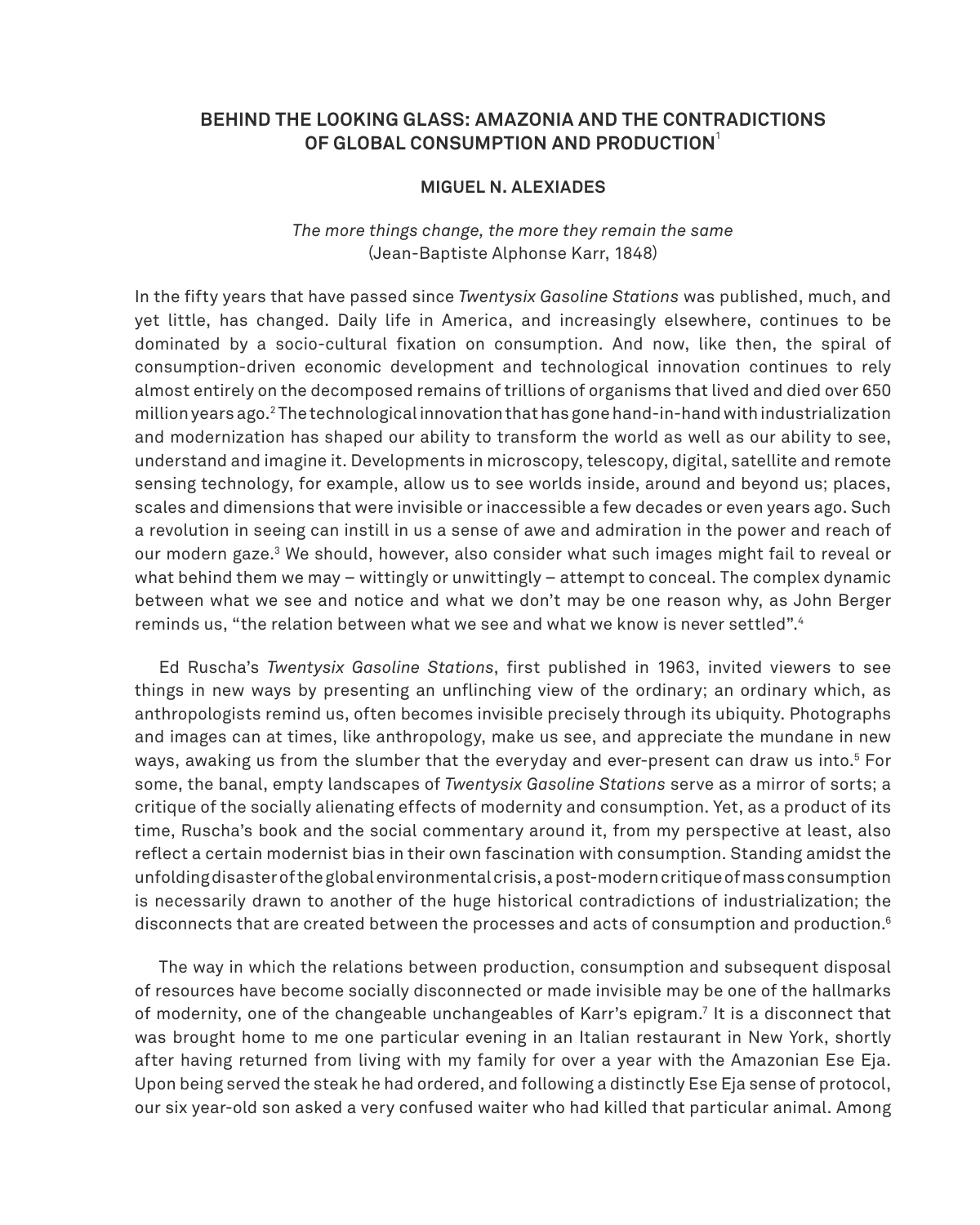the Ese Eja, where most meat is procured through hunting and shared through a complex system of delayed reciprocity and exchange that characterises many indigenous subsistence economies, knowing who hunted and shared what and when, is part of a daily mental tabkeeping and social accounting process through which relations of production and consumption are maintained. Social relations underpin the procurement (read production) of game as much as its consumption. The act of hunting is premised on complex game of seduction and exchange with forest animals whose animal form hides an underlying shared humanity. Deeply embedded in a matrix of social-environmental relations, hunting and the acts that follow are mediated by a set of rules and values. Hunters must, for example, refrain from having sexual intercourse until all the meat has been eaten, otherwise the meat becomes polluted and dangerous to consume. Knowing who killed the animal you are about to eat is crucially important in this regard as your health and life, quite literally, is in the hunter's hands.<sup>8</sup>

Dimitri's question, as an attempt to understand the broader context of his steak – knowing who had gifted it and who to hold responsible in case he got sick from eating it – was of course quite absurd in this very different setting. And yet, precisely because of its dislocation, his question brought to the fore the extent to which acts of production and consumption have become alienated from each other and alienating to all those involved. Not only did we not know the who, where, how and when of the killing of the animal that was in Dimitri's plate; we also did not know who brought it to the restaurant, who cooked it and, indeed, hardly even knew the person who brought it to our table. Such profound disengagement between the people and the acts of production and consumption that sustain daily life would be unthinkable in an Ese Eja community, at least until recently. By the same token, the extent to which we are all detached from the dynamics and consequences that lie, before, after and behind each of our acts of consumption, is one of the greatest blessings and tragedies of our time.

Through its ironic juxtaposition to Ruscha's work, Ritchie's *Twentysix Hydrocarbon Blocks* prompts us to think about what lies behind our individual and collective acts of consumption.<sup>9</sup> What, to continue with the example of the gasoline station, had to happen, to what peoples, beings and places for the gasoline which powers the world's one billion cars, to be produced and shipped? Among the things that have happened is that as the most abundant and/or readily accessible supplies of oil and other natural resources are depleted, more and more marginal deposits need to be exploited. Rising energy prices has led to a scramble among cash-starved, biodiversity-rich countries to auction their fossil fuel reserves. For example, in just two years, between 2004 and 2005, the percentage of the Peruvian Amazon held in concessions for oil and gas exploration went from 13% to 70%.<sup>10</sup>

One reason why our acts of consumption become so alienated from those related acts of production and disposal is that the largest (richest) consumers rarely have to directly incur or experience many of their damaging consequences. Many of the costs of consumption are, to use the jargon of economics, externalized; imposed on nature, on other (poorer) parts of the world and other (poorer) people. Extracting oil and gas from inaccessible or fragile landscapes – be they the depths of the ocean, the Arctic or the Amazon – is a risky business, but the brunt of the risks are of course not distributed equally. Those living closer to the areas of production, human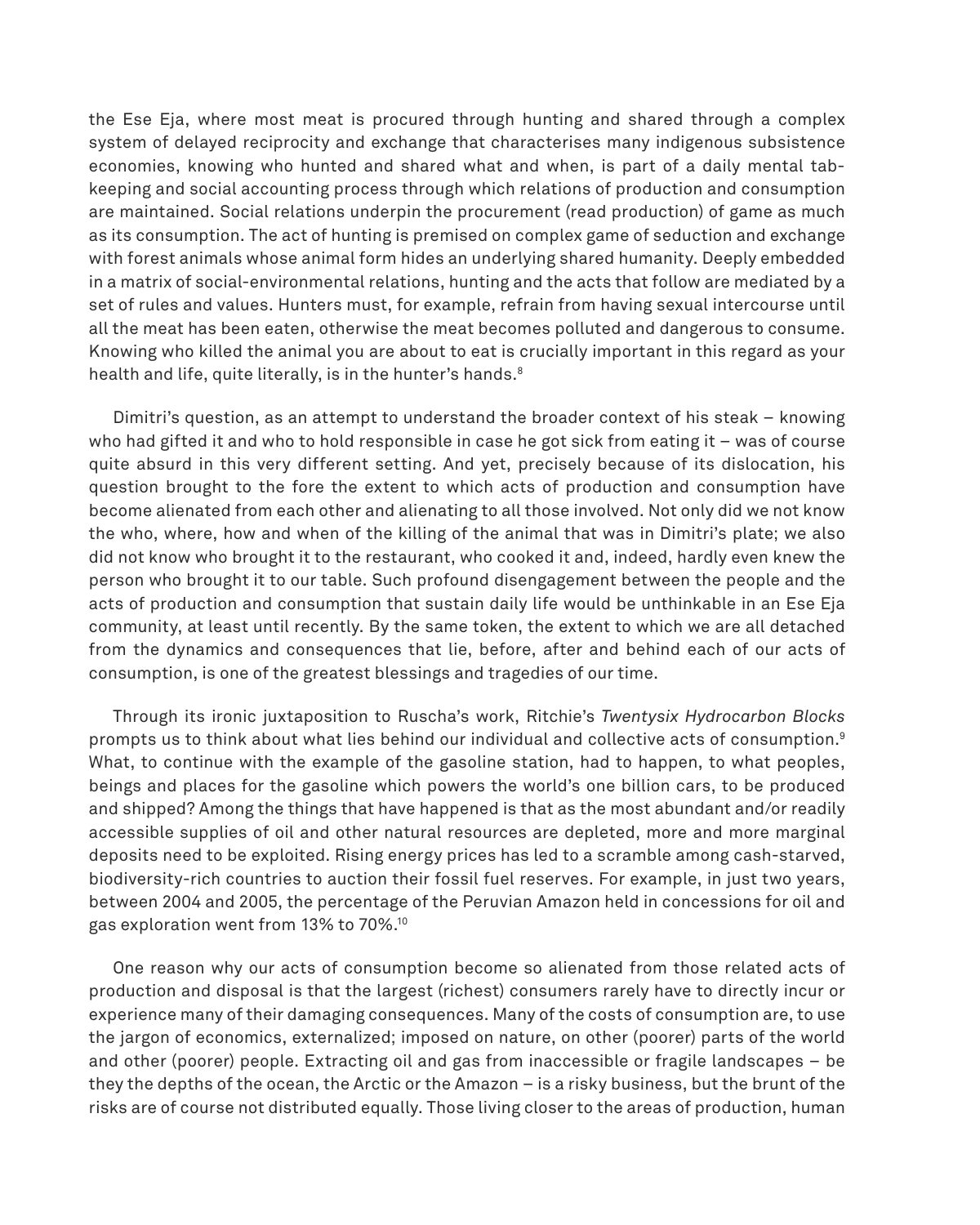and non-human alike, bear the brunt of the risks and the consequences, and they often have little recourse to resist, protest or protect themselves. In the Peruvian Amazon alone, for example, 46 out of 52 (88%) active hydrocarbon concessions overlap with titled indigenous lands and 17 of these are in existing or proposed reserves for extremely vulnerable isolated populations.<sup>11</sup> Just within the 26 hydrocarbon blocks featured in this book there are 32 separate indigenous groups speaking 11 different languages. Setting aside for a moment concerns around biodiversity and environmental degradation, the direct implications of these activities to the physical and social well being to these communities, including some of the last highly isolated and most vulnerable indigenous societies left on earth, are obvious.<sup>12</sup>

Through the use of sophisticated remote sensing, mapping and imaging technology PeruPetro<sup>13</sup> produce and maintain a series of maps whose effect is to visually project an image of a highly ordered and organized national territory, with clearly demarcated use zones and bounded, selfenclosed areas, including those set aside for oil and gas exploration and extraction. The way in which remote-sensing and mapping technology enables certain people to represent nature as fundamentally constituted by a series of overlapping objects with discrete boundaries and distributions brings to mind Aime Cesaire's remark that historically and ontologically, colonization has entailed a process of "thingification". <sup>14</sup> By focusing primarily on the tangible materiality and economic value of the 'objects' that we can see as constituting the world – be these a steak, gasoline, or, indeed, 'nature' – we can easily lose sight of the relations and processes through which these have come to be.

For the Ese Eja, like many other indigenous societies, the living and non-living objects that constitute reality are first and foremost the product of social relations. In contrast to the modern world-view, which collapses human-natural interactions into a series of hierarchically ordered subject-object relations, the indigenous universe is realised through the complex, fluid and dynamic interaction and intersection of multiple subjects. Such a perspective, one which recognises the intersubjective nature of our engagement with the world around us, could give us a new and productive way through which to view and understand the past and future of Amazonian Peru's astounding diversity of life forms and languages.<sup>15</sup> It is a perspective that, to me at least, is brought into sharp relief in this book through the ironic contrast offered by its opposite; an assortment of names and objects whose meaning, with regard to themselves as well as in relation to each other, appears at first glance indecipherable. The images that follow serve, in this reader's mind at least, as a parody of the modern project of objectifying nature and disassembling it into what some would like us to consider are its key constitutive parts, creating a disorientating assemblage of objects completely disconnected from time, place and networks of relationships.

The process of disconnecting Amazonian 'nature' from its broader social and historical context is part and parcel of how Europeans and neo-Europeans have historically represented the region and justified its colonization. Ever since the  $16<sup>th</sup>$  century, when Europeans first began to wander into lowland Amazonia, this region has been construed as a wilderness – a place formed of primeval nature and cultures that until recently remained disconnected from the rest of the world, from history and from human civilization. In contrast to this romantic view, there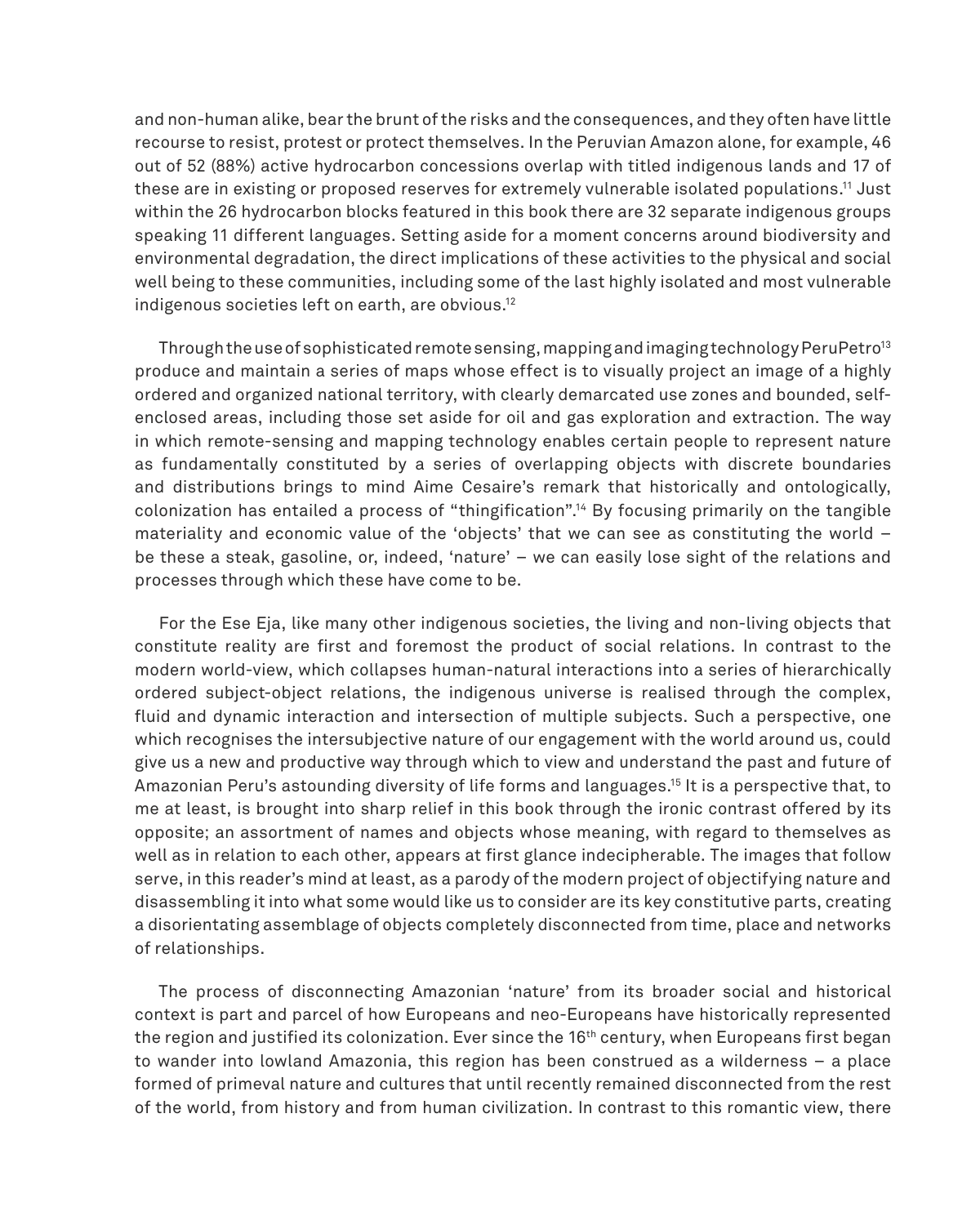is very strong evidence – archaeological, historical, ecological, botanical and anthropological – that Amazonia, like pretty much any other inhabited region in this world, has had a complex and turbulent social history, a history which involved the pre-colonial creation of vast networks of regional and trans-regional exchange between a complex network of societies displaying a vast diversity of social and political systems.<sup>16</sup> Since colonial times Amazonian history has been characterized by numerous waves of demographic, ethnic, economic, social and political disruptions and subsequent reconfigurations; a process which is visible today in the rich tapestry of socio-ecological forms and interactions that characterize the region.

The image of Amazonia as a historically constituted space, as a nature formed through the complex and shifting interweaving of social and ecological relations and as a place clearly formed within, and not without, the realm of human activity and society in all of its complexity, stands in marked contrast to the Amazonian archetype of the European imaginary and to the myth of the 'empty Amazon.' This stereotyped image has been used strategically throughout modern history to justify colonization and the strategic appropriation of lands, labour and resources.<sup>17</sup> Ritchie's carefully assembled images and their juxtaposed fragments of information and metadata should encourage us to think about what these different images of Amazonia mean in relation to our social imaginary and its relationship to our turbulent past and future.

**3**. In his 2008 book *Geography and Vision: Seeing, Imagining and Representing the World*, Denis Cosgrove examines the historical transformations in the dynamics of sight, imagination and representation of geographical space throughout modernity. The evolving dynamic, like modernity itself, is a process mediated and facilitated by technology. Consider for example the photo of the Earth as seen from 6.4 billion kilometers away, taken by Voyager 1 in 1990. The image of our entire planet as a mere pixel – a barely visible pale blue dot suspended in the vast universe – marked a new watershed in our ability to see and imagine ourselves and our world, and was used with powerful effect as an allegory of fragility and ephemerality in Al Gore's film *An Inconvenient Truth*.

**4**. Berger, J. 1972. *Ways of Seeing*. London: Penguin, p. 7.

**5**. An important role for anthropology is to examine and explore those things that "go without saying" (Bloch 2001), precisely because they lie at the core of everyday experience and as such constitute a fundamental, yet so assumed as to become an invisible part of social reality. It is often easier to do this as an outsider, precisely because what may be obvious and self-evident to an insider may stand out to an outsider and require explanation [Bloch, M. 2001. 'What goes without saying: the conceptualisation of Zafimaniry society', p. 22-37 in A. Kuper, ed., *Conceptualising Society*. Routledge: London].

**6**. The disconnect that follows from the industrial revolution had distinct spatial, social and environmental dimensions which are illustrated by, for example, the emerging contrasts between 'town' and 'country', the tensions formed along class, gender, ethnic and regional divisions, and the profound contradiction created by an economic system which undermines the conditions of production through resource degradation [Foster, J.B. 2002**.** 'Capitalism and ecology: the nature of the contradiction', *Monthly Review* 54(4):6-16].

**7**. Karr, Jean-Baptiste A. *Les Guêpes* (Paris), January 1849, p. 305, in: Karr, A. 1859. Les Guêpes, Sixième Série. Paris.

**8**. The Amazonian view of the universe as a densely populated space animated by a complex intersecting network of subjects with variable visible outer forms (some, like plants and animals, visibly animate; some, like rocks, planets or water bodies less visibly so) but shared inner, invisible, quite human, attributes (subjectivity, consciousness, intentionality, emotions, desires, etc.), contrasts with a worldview shaped by modern dichotomies: nature-culture,

**<sup>1</sup>**. I am grateful to Craig Ritchie for inviting me to submit this piece and for his many helpful comments, and to Meg Berlin, Joaquín Carrizosa, Daniela Peluso, Kristin Ruppel and especially David Hennig for their feedback on the drafts. **2**. While the powerful dialectic that exists between population growth, technological innovation and ability to capture and transform ever-increasing amounts of energy and resources from the environment can be traced to the rise Neolithic revolution and the spread of agriculture around 12,000 years ago, the scale, rate and consequences of those changes have rapidly accelerated since the industrial revolution just over two centuries ago; so much so that a formal review process is currently underway to design this latter period as a new geological era; the Anthropocene. According to Paul Crutzen, the Nobel laureate atmospheric chemist and advocate of the term's use, the start of this era would coincide with the invention of the steam engine in 1784. [Crutzen, P. 2006, The "Anthropocene", p. 13-18 in Ehlers, E., and T. Krafft, eds. *Earth System Science in the Anthropocene.* Springer: Berlin].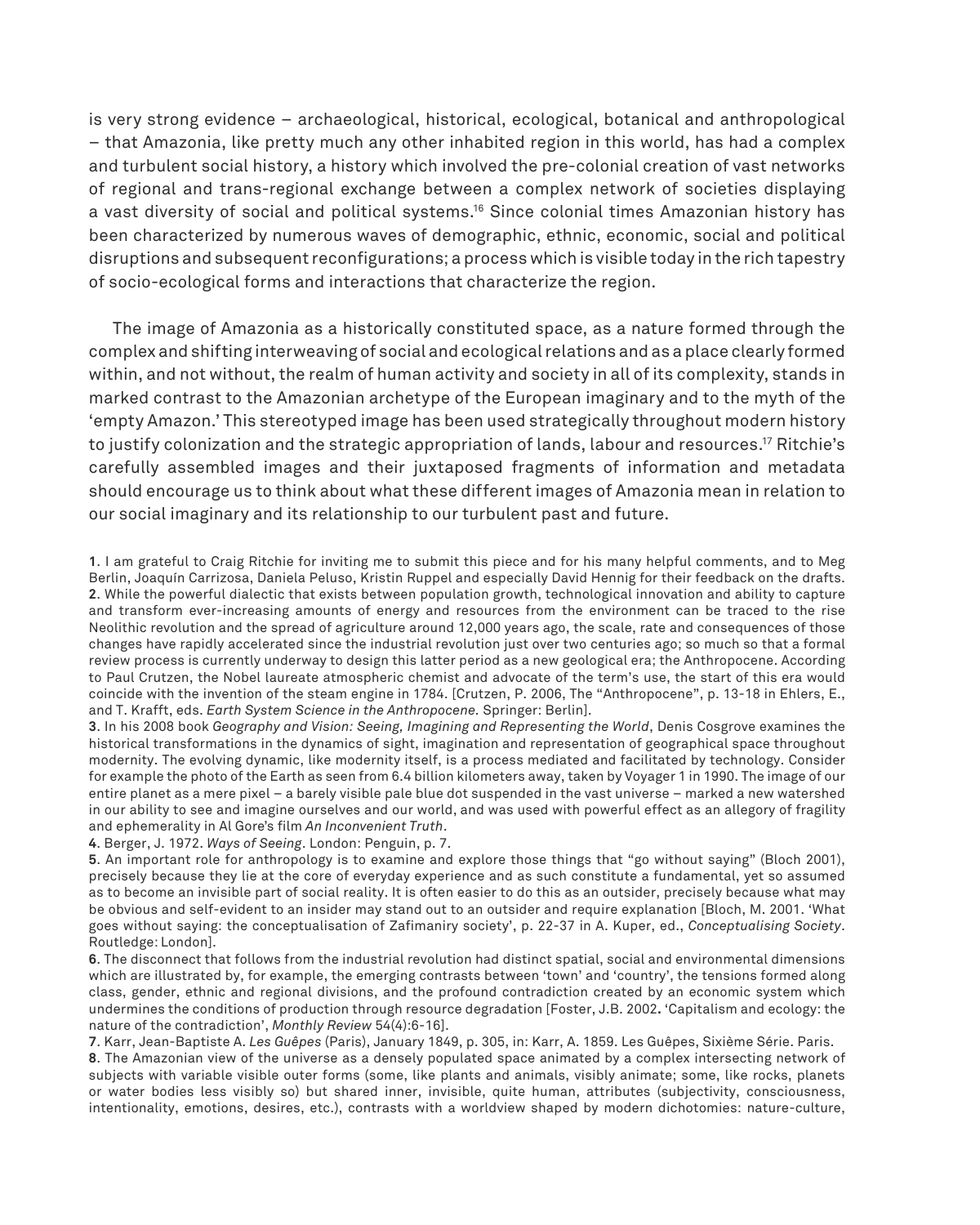object-subject, etc. [Descola, P. 2005. 'Ecology as cosmological analysis', p. 22-35 in *The Land Within: Indigenous Territory and the Perception of the Environment*. Copenhagen, IWGIA; Latour, B. 1993. '*We Have Never Been Modern*. Harvard University Press; Viveiros de Castro, E. 2005. **'**Perspectivism and multinaturalism in indigenous America', p. 36-74 in T*he Land Within: Indigenous Territory and the Perception of the Environment*. Copenhagen, IWGIA].

**9**. Such connection is clearly articulated poetically by Neruda, "my life is made of all lives" or metaphysically by Nhat Hanh's aphorism "in this plate of food I clearly see the suffering of the world". We should take note in the fact that such suffering in the world is not borne equally by all its inhabitants. Nor can these contradictions be erased through simple adjustments in our consumption patterns, as noted by Zizek in his biting critique of charity, green labeling and cultural capitalism. See http://youtu.be/hpAMbpQ8J7g

**10**. See Finer et al. 2008. 'Oil and gas projects in the western Amazon: threats to wilderness, biodiversity and indigenous peoples', *PLoS ONE* 3(8):e2932.

**11**. See Finer and Orta-Martínez 2010. According to estimates cited in a recent United Nations report there are about 200 groups of indigenous people living in conditions of high isolation in Amazonia. Far from being the 'lost tribes of the stone age' portrayed by the popular media (e.g. Mansey 2009), these groups have actively sought throughout recent history to distance themselves from the economic frontiers of national and global economies, and in order to do so have retreated to what until recently were highly inaccessible regions. Many of these groups, and especially those living in the western Amazonian fringe, are currently threatened by a new wave of large-scale development and hydrocarbon exploration. Their existence and, more pertinently, their future and survival, presents formidable moral, ethical, legal, political and logistical challenges to government and non-government groups committed to defending their right to selfdetermination, particularly in light of their extreme social and immunological vulnerability (see Parellada 2013, also www.uncontactedtribes.org). Half of the 26 blocks included in this book overlap with such groups. [Finer, M. and M. Orta-Martínez 2010. 'A second hydrocarbon boom threatens the Peruvian Amazon: trends, projections, and policy implications', *Environmental Research Letters* 5(1):1-10; Mansey, K. 2009, 'Stone-Age Hunter Tribe Found in Amazon – pics', *Mirror Online*, 19 April 2009; Parellada, A. 2013. I*ndigenous Peoples in Voluntary Isolation and Initial Contact*, Copenhagen, IWGIA].

**12**. Anticona C. et al. 2011. 'Lead exposure in indigenous communities of the Amazon basin, Peru', *International Journal of Hygiene and Environmental Health* 215(1):59-63; Napolitano, D. and A. Ryan 2007. 'The dilemma of contact: voluntary isolation and the impacts of gas exploitation on health and rights in the Kugapakori Nahua Reserve, Peruvian Amazon', *Environmental Research Letters* 2, 4; Orta Martínez, M. et al. 2007. 'Impacts of petroleum activities for the Achuar people of the Peruvian Amazon: summary of existing evidence and research gaps', *Environmental Research Letters* 2, 4; San Sebastián, M. and A. Hurtig 2005. 'Oil development and health in the Amazon basin of Ecuador: the popular epidemiology process', *Social Science and Medicine* 60(4):799-807.

**13**. PeruPetro is the State agency that promotes and manages Peru's hydrocarbon reserves and negotiates contracts with oil companies. The maps produced and used by PeruPetro as part of its bidding rounds were used by Ritchie to assemble the base shapes in the spreads of *Twentysix Hydrocarbon Blocks*.

**14**. Césaire, A. 1972. *Discourse on Colonialism*. Monthly Review Press: New York and London, p. 6.

**15**. The Peruvian Amazon is one of the most biodiverse regions on Earth and the second largest area of the Amazon after Brazil. These forests are lived in and actively managed by about 60 different indigenous groups, including 15 groups living in voluntary isolation (Finer and Orta-Martínez 2010). Also embedded in these landscapes is an astounding array of living forms. The extraordinary biodiversity of tropical forests has become one of the tropes of modern-day environmentalism: for example, as many species of birds (526) live in the forests surrounding a biological station in Madre de Dios, southeastern Amazonian Peru, as in the whole of Europe. Similarly, a single hectare of lowland tropical forest in many sites along western Amazonia have as many species of trees – 150 to 300 – as the entirety of Europe. [Finer, M. and M. Orta-Martínez 2010. 'A second hydrocarbon boom threatens the Peruvian Amazon: trends, projections, and policy implications', *Environmental Research Letters* 5(1):1-10; Gentry, A. 1988. 'Tree species richness of upper Amazonian forests', *Proceedings of the National Academy of Sciences*, 85:156-159; Terborgh, J. et al. 1984. *Annotated checklist of bird and mammal species of Cocha Cashu biological station, Manu National Park, Peru*. Chicago: Museum of Natural History].

**16**. Balée, W. and C. Erickson, eds. 2006. T*ime and Complexity in Historical Ecology: Studies in the Neotropical Lowlands*. New York: Columbia University Press; Denevan, W. 2001. *Cultivated Landscapes of Native Amazonia*. Oxford University Press; Heckenberger et al. 2003. 'Amazonia 1492: pristine forest or cultural parkland?', *Science* 301(5640):1710-1714]. **17**. During colonial times the image of a vast wilderness devoid of civilization, history and morality was used by the Spanish and Portuguese crowns to legitimise their claims over vast territories that until then had been controlled by a wide arrange of indigenous polities, establishing a network of missionary and agro-extractive centres linked to the mercantile economy of the time. We find a similar rhetoric behind the dramatic, and often violent, intrusion of corporate forest extractivist entrepreneurs during the 19th century in the midst of the economic opportunities presented by the industrial revolution in Europe and North America. The massive modernization and nation-building projects of the 20th century also leant on the same ideas, upholding the large-scale extraction of natural resources by a national corporate class with good political connections. Development in Amazonia today is heralded, in line with the neoliberal stage of globalization, as a modernizing project driven by transnational corporate interests through mineral and oil and gas exploration, hydro-electric energy provision and large-scale agri-business.